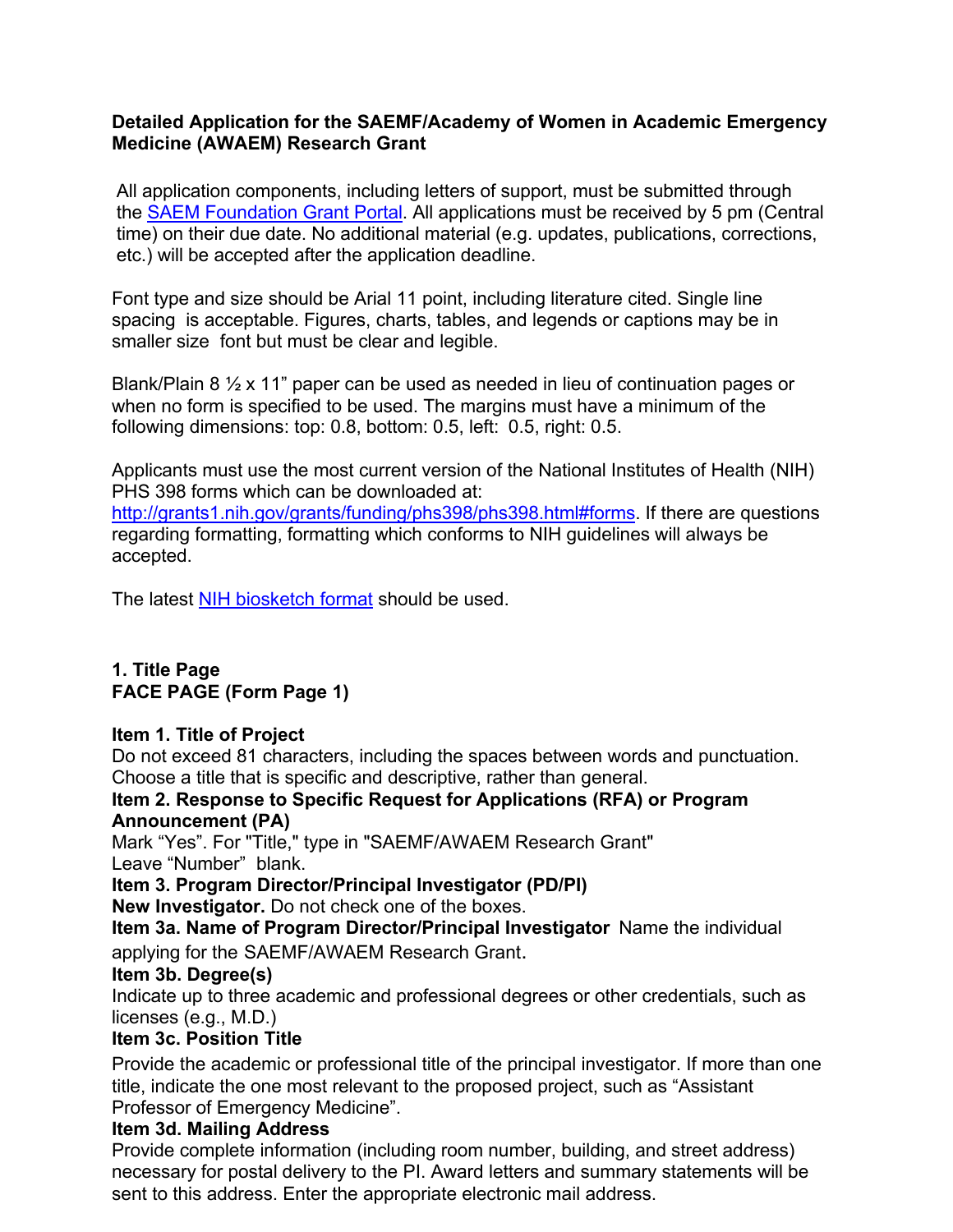#### **Item 3e. Department, Service, Laboratory, or Equivalent**

Indicate your organizational affiliation, such as "Emergency Medicine".

#### **Item 3f. Major Subdivision**

If there is no such subdivision, enter "None."

#### **Item 3g. Telephone and Fax Numbers**

Provide a daytime telephone number and, if available, a fax number.

# **Item 3h. eRA Commons User Name**

May leave blank.

#### **Item 4. Human Subjects**

Indicate whether the research proposed will involve human subjects' research. **Item 4a-d.**

May leave blank.

#### **Item 5. Vertebrate Animals**

Indicate whether the research proposed will involve vertebrate animals.

### **Item 5a. Animal Welfare Assurance**

May leave blank.

### **Item 6. Dates of Proposed Period of Support**

Must be one year in duration.

### **Item 7. Costs Requested for Initial Budget Period**

# **Item 7a. Direct Costs Requested for Initial Budget Period**

Enter the direct costs for year 1 (up to \$5,000).

# **Item 7b. Total Costs Requested for Initial Budget Period**

The direct costs and the total costs for the initial budget period are the same. The grant does not provide for indirect costs. The total in Items 7a and 7b should be the same number (up to \$5,000).

#### **Item 8. Costs Requested for Proposed Period of Support**

# Item 8a. **Direct Costs Requested for Proposed Period of Support**

Enter the direct costs for the entire project (up to \$5,000).

### **Item 8b. Total Costs Requested for Proposed Period of Support**

The direct costs and the total costs for the entire grant period are the same. The grant does not provide for indirect costs. The total in Items 8a and 8b should be the same number (up to \$5,000).

#### **Item 9. Applicant Organization**

Enter the name and address of the applicant organization.

#### **Items 10-11.**

May leave blank.

### **Item 12. Administrative Official to be Notified if Award is Made (should be the site that will receive the funds and distribute them)**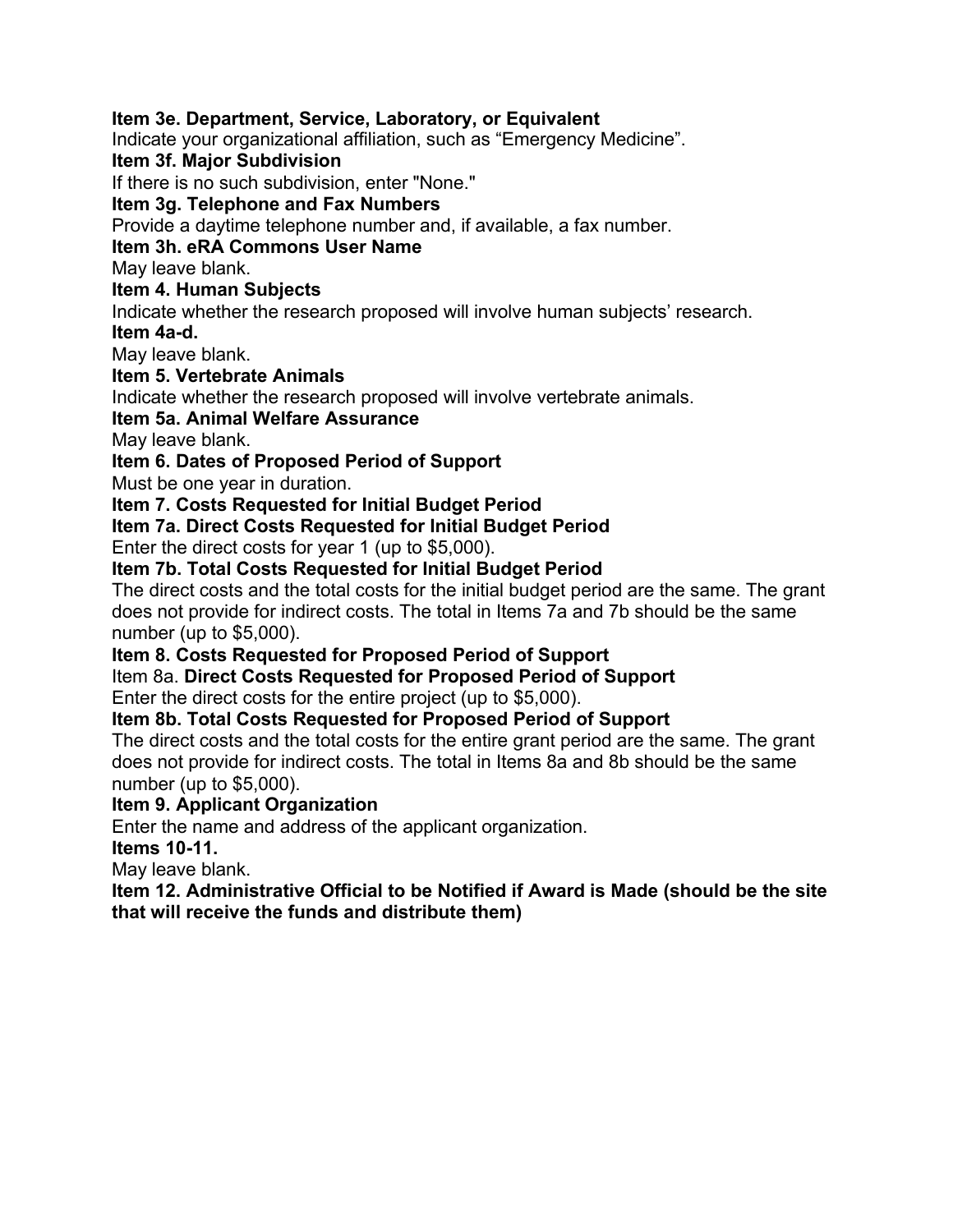Name the applicant organization administrative official to be notified if an award is made (i.e., Grants Administrator, Fund Manager, etc.). This official should be from the Sponsored Programs Office (or equivalent) at your institution. The award letter and grant agreement will be sent to this address. Provide a complete address for postal delivery and the telephone, fax, and electronic mail address for the administrative official.

# **Item 13. Official Signing for Applicant Organization**

Name an individual authorized to act for the applicant organization. Provide a complete address for postal delivery and the telephone, fax, and electronic mail address for the signing official.

# **Items 14. Applicant Organization Certification and Acceptance**

Signature of official named in Item 13 must be provided.

## **PROJECT SUMMARY/RELEVANCE/PERFORMANCE SITES/PERSONNEL (Form Page 2)**

# **Project Summary and Relevance**

In this space provide a brief synopsis of the proposed project. Please note that if the application is accepted for funding, a copy of the synopsis may be published on the SAEMF website. The summary must be completed in the space provided and should include:

1. A statement of the goals of the project;

2. A statement of the specific aims and hypothesis of the proposed research project, including its relevance and importance to emergency medicine; and

3. A description of the methods or techniques to be used in the project.

# **Project/Performance Sites**

Self-explanatory.

# **Senior/Key Personnel**

Include the applicant and any mentors or co-investigators on the project. Avoid listing faculty and persons not directly related or responsible for the project.

# **Other Significant Contributors**

Include other significant contributors if they will contribute to the scientific development or execution of the project.

# **TABLE OF CONTENTS (Form Page 3)**

Provide the page number for each category listed on the Table of Contents. Place page numbers at the bottom of each page and consecutively number pages throughout the application. Do not include unnumbered pages in the application. Do not use suffixes for page numbers (e.g., 5a, 5b, etc.).

# **BUDGET (Form Pages 4 and 5)**

A detailed budget and budget justification showing how the award will be spent and additional funds available to support the goals of the SAEMF/AWAEM Research Grant is necessary to ensure that adequate support and time is dedicated towards the completion of the stated goals.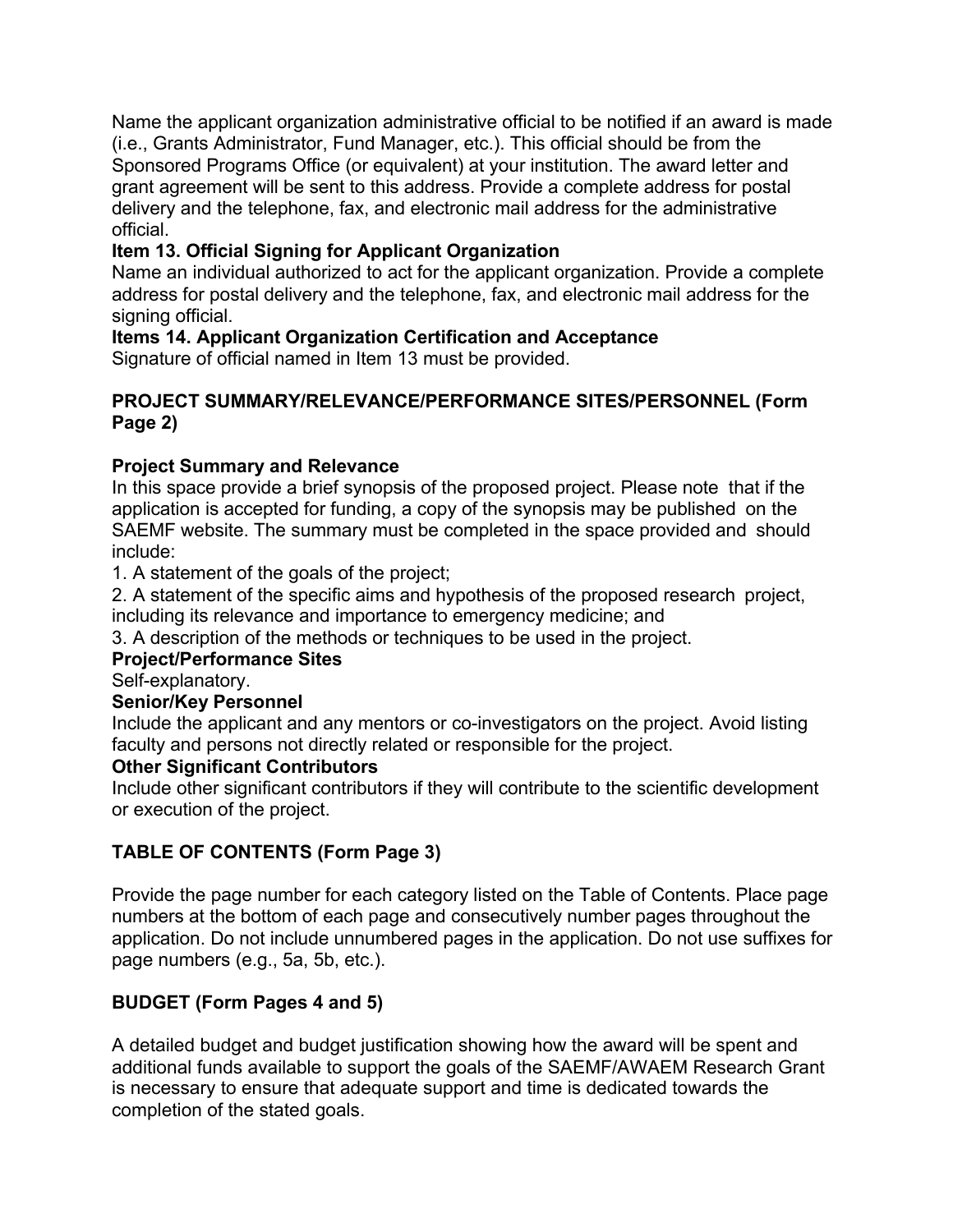SAEMF will provide up to \$5,000 for one year for this grant.

Funds from the grant may be used for direct costs related to the project. Travel expenses must be consistent with the SAEM travel policy. Funds from the grant may not be used for faculty salary support. Indirect costs (i.e., facilities and administrative costs), and ultrasound equipment purchases are not supported by this grant. No additional costs are supported by the SAEMF; any other costs are the responsibility of the applicant's host institution. Any residual funds will be returned to SAEMF at the end of the award period.

Include a budget justification section following Form Pages 4 and 5 outlining the proposed budget and any additional funds (e.g., institutional, departmental, or other funding sources) contributing to the support of the application.

Costs included in the SAEMF/AWAEM Research Grant budget should not exceed \$5,000 per year, as provided by SAEMF. However, the budget justification should reflect all pending and active sources of funding relevant to the project (e.g., funds from another source that will be used for the project). Funds that will be added to those provided by the SAEMF/AWAEM Research Grant (e.g., from departmental in-kind contributions, institutional intramural funds, or other awards), and what these funds will support, should be described in the budget justification section. Use additional blank pages as necessary with the margins described above.

# **BIOGRAPHICAL SKETCH (Biographical Sketch Format Page)**

A biographical sketch is required for the candidate and his/her mentor and/or comentors. See biosketch instructions for further information.

# **OTHER SUPPORT (Blank/Plain Pages)**

For the applicant and all key personnel, provide information regarding other research support and percent effort held at the time of application. List role on project and amount available to the key personnel. Provide information about existing and pending projects.

# **RESOURCES (Blank/Plain Pages)**

Include a brief description of the facilities and resources available to the applicant explaining their relevance to the SAEMF/AWAEM Research Grant project (i.e., space, computers, administrative support, etc.). Use additional blank/plain pages, as necessary.

# **CHECKLIST (Checklist Form Page)**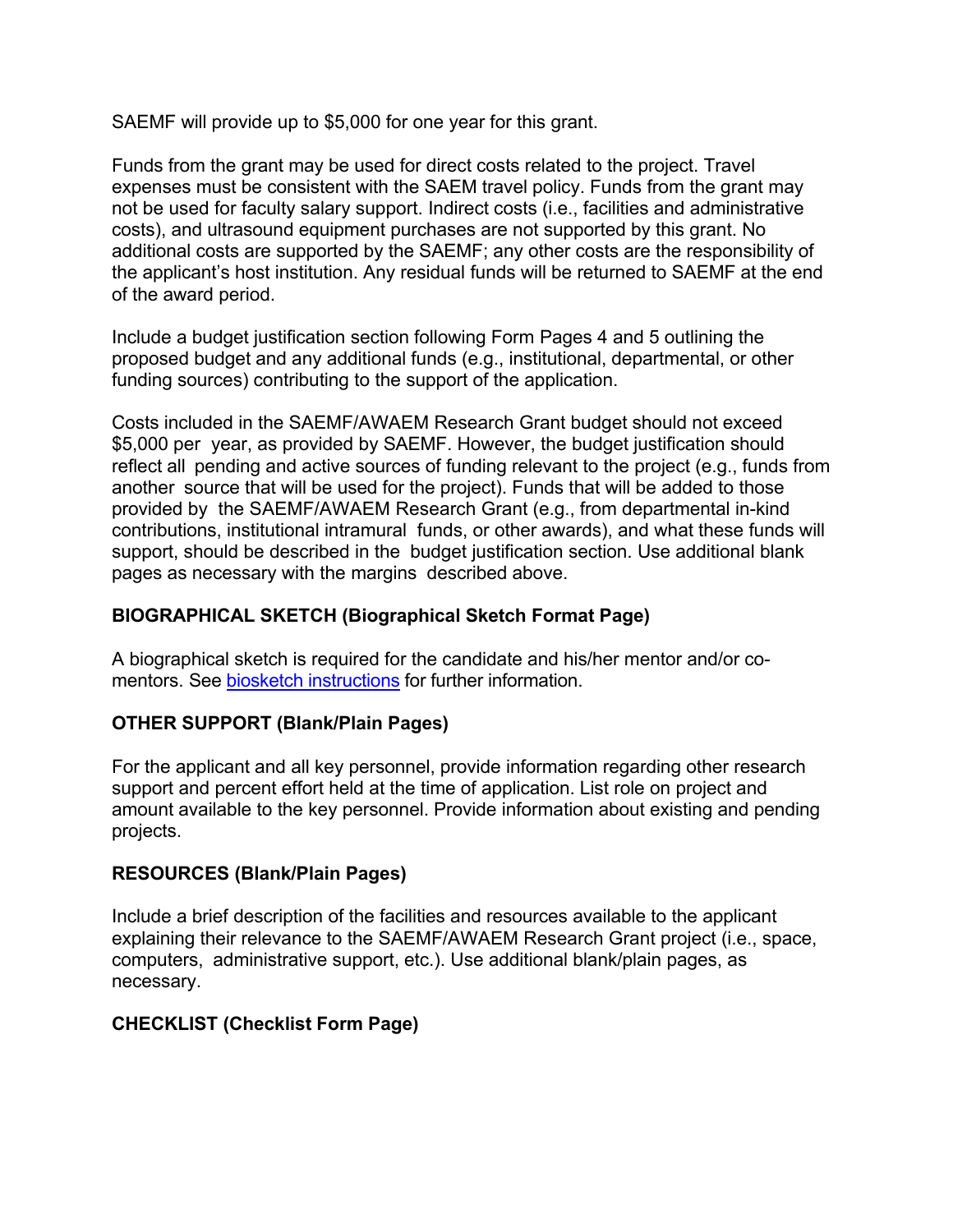A checklist form page is not requested and should not be submitted.

# **DESCRIPTION OF THE PROPOSED PROJECT (Blank/Plain Pages)**

The main part of the grant must be no longer than **5** pages (up to 1 page for the specific aims and the rest for the Research Strategy) in length (excluding references), but shorter applications will be accepted

This section should provide a clear and concise description of the proposed research project. The project focus should be on the support of one early career investigator (fellow, instructor, assistant professor) who wishes to address a research question in line with the core ideology of the Academy of Women in Academic Emergency Medicine. This award is intended to allow for preliminary data collection, analysis or collection of pilot data that will further support greater research endeavors.

This portion of the grant should be divided into the following sections.

Specific Aims and Hypotheses. List the objectives and the goal of the specific proposed research, including the hypotheses of the study.

Background and Significance. Provide a brief overview of the field to be studied, including what is known of the topic, what remains to be explored, and how the proposed research will advance understanding in the field or bridge gaps in knowledge. Include a rationale for conducting research in the proposed field (e.g., the area's significance to medicine broadly and to emergency medicine in particular, or potential for this area to serve as a launching point in the applicant's research career).

Approach. Describe the overall strategy, methodology, and analyses in order to accomplish the specific aims of the project. Include a discussion of proposed inclusion and exclusion criteria, variables to be collected including well-defined outcome measures, statistical methods, anticipated sample size, and data management. This section may also incorporate preliminary data if appropriate.

#### **BIBLIOGRAPHY AND REFERENCES CITED (Blank/Plain Pages)**

Provide a bibliography of any references cited in the description of the proposed training grant.

# **APPENDICES**

The following materials must be included with the application. Documents may be scanned and inserted as images as needed. It is the applicant's responsibility to ensure that all of the following materials are legible. Applications which are not legible may be considered incomplete and may not be evaluated.

#### **Letters of Support**

1. Letters of Support from key personnel: Provide letters from key personnel for whom biographical sketches were provided.